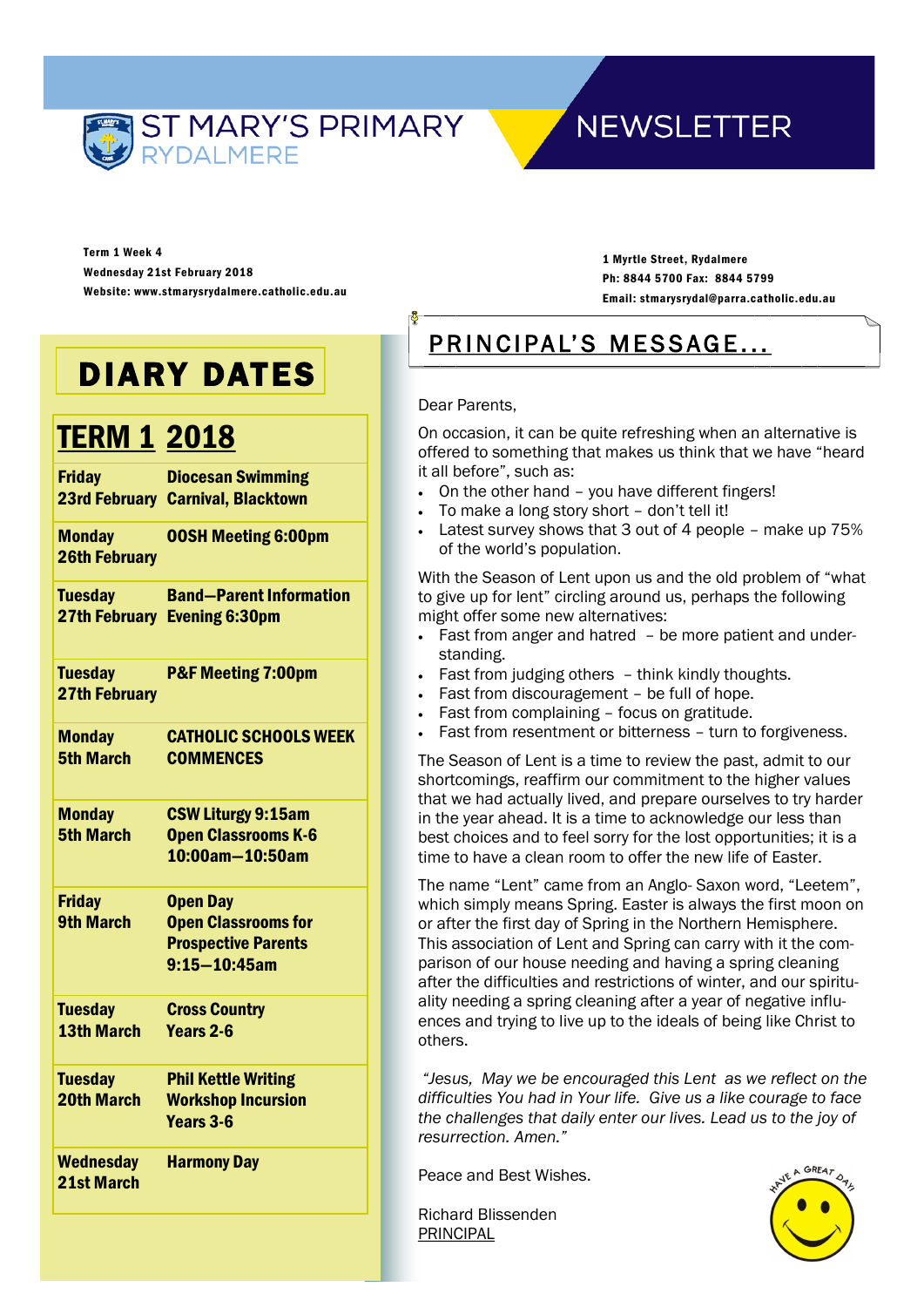## St Mary's Newsletter……

## LUNCH CLUB

This term there will be a lunch club running every Thursday, at lunchtime, for students in Stage 2 (approximately 15 students). The students will be able to play board games and use lego. The lunch club will be supervised by Jeanette Mansour, the school counsellor.

## FROM THE P&F...

We need a new Treasurer! Our Treasurer has had to resign and this is a key role for the P&F. It does not require accounting skills but you do need to be familiar with internet banking and basic Excel. We have plenty of people to help and provide information about the role. We will elect a new Treasurer at our Term 1 Meeting on Tues 27<sup>th</sup> Feb. If you are interested or would like some more information, please see Catherine at school pick up or drop off or email her [c.dolle](mailto:c.dolle-samuel@unsw.edu.au)[samuel@unsw.edu.au](mailto:c.dolle-samuel@unsw.edu.au)

| BIRTHDAY<br><b>CELEBRATIONS</b>                                        |                |  |
|------------------------------------------------------------------------|----------------|--|
| February 26                                                            | Brian Lim      |  |
| February 27                                                            | Gordon Boulous |  |
| February 28                                                            | Charlie Fang   |  |
|                                                                        | Hannah Peaty   |  |
| February 29                                                            | Ava Alim       |  |
| March 1                                                                | Stephen Azar   |  |
|                                                                        | Sarah Scott    |  |
|                                                                        | Ava Libbert    |  |
| March 4                                                                | Sarah Nam      |  |
| We would like to wish all of these children<br>a very happy birthday!! |                |  |

## SCHOOL FEE STATEMENTS-Term 1 2018

We have been advised by CEO that there has been a delay in the posting of the school fee statements. Statements should be received in the mail by the end of this week along with information regarding flexible payment plans (FPP). All application forms for FPPs must be returned as per the instructions by Friday 9 March 2018. If you have any questions, please contact Susan in the School Office.

## **PRINCIPAL AWARDS** *TERM 1—Week 4*



KA Nixon Zwatrzka & Harry Gilroy KT Alexander Johnson & Natasha Moore 1R Mina Simili & Xavier Cooper 1W Xianjin Burgarin & Hayley Ghalloub 2H Thomas Lowery & Torie Shi 2M Daashan Wu & Jacinta Boustani 3G Jackson Henstock & Audrey Lampasona 3S Eleanor Park & Xavier McGilly 4J Sienna Trovato & Eugene Jung 4K Keira Dixon & Thomas Hill 5E Kingston Luburic & Liam Storey 5LV Max Di Sano & Luca McGilly 6B Catherine Lim & Beau Myhill 6K Laila Riccardi & Lucy Goss

## *CARE AWARDS TERM 1—Week 4*



- KA Matilda Casey & Zion Kim
- KT Matilda Salter & Archer Weeden
- 1R Manuel Sabella & Minnie Elliot
- 1W Vianna Kwok & Amelia Marsh
- 2H Mia Lucas-Brown & Brody Newby
- 2M Isabella Ribera & Lester Wu
- 3G Jacob Nassima & Sarah Scott
- 3S Robert Flint & Isabel Kable
- 4J Katerina Hart & Samuel Nassima
- 4K Elise Sultana & Lucas Piper<br>5E Leah Kolosakas & Mathew (
- Leah Kolosakas & Mathew Cotsinis
- 5LV Luke Heiler & Marcus Scrivener
- 
- 
- 6B Anthony Asfour & Chris Padden
- 6K Larissa Laguzza & Mia Northwood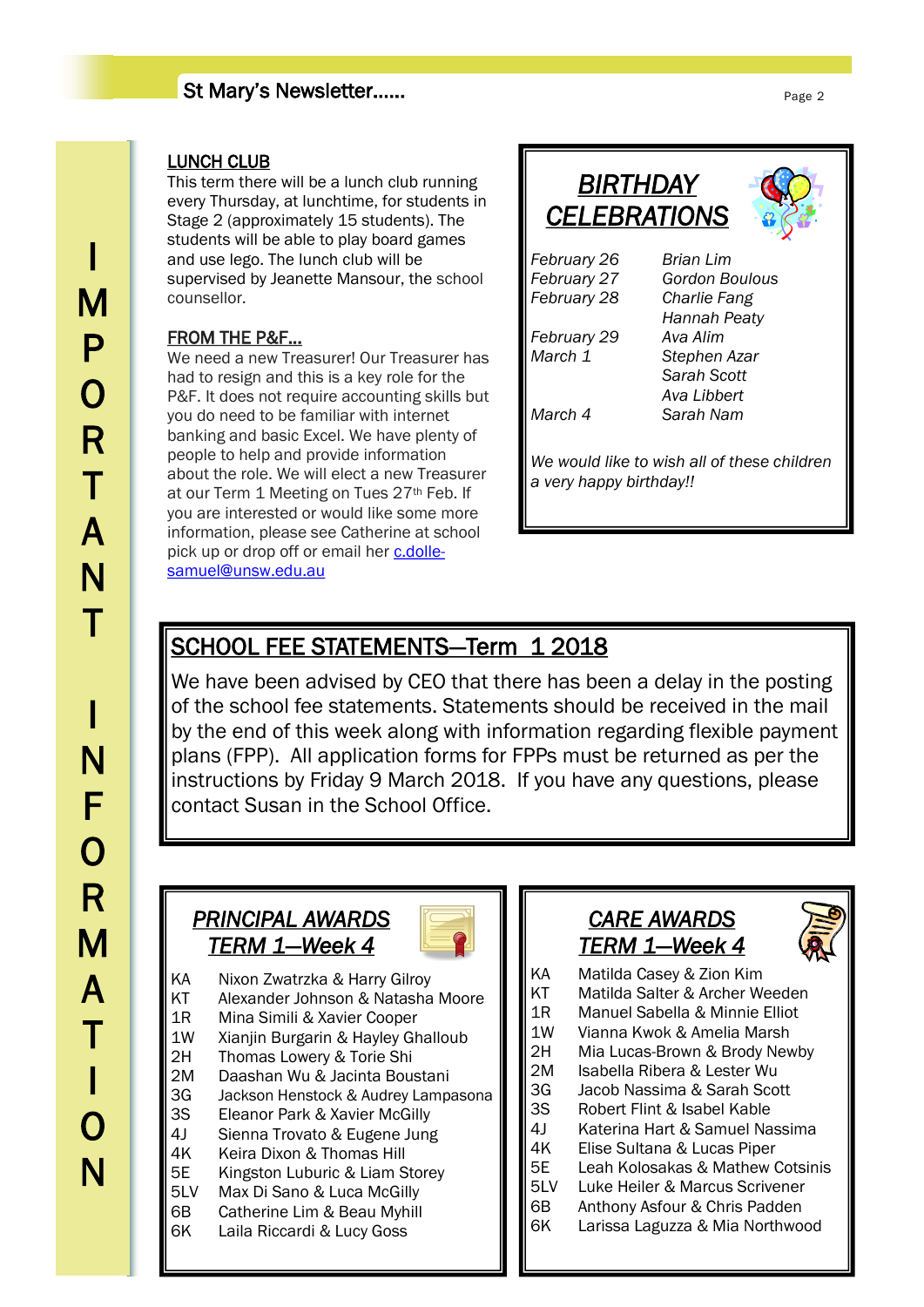# FROM MR BLISSENDEN...

## CHRISTMAS CARDS

At the end of last year students were invited to write Christmas Cards to people living in Nursing Homes, Retirement Villages and to people in Hospital. Last week we received a phone call thanking us for the time taken to write to these members of the community and wish them a Happy and Holy Christmas. It was so nice to receive the phone call about how much joy this simple gesture brought an older member of our wider community.

#### DATE CLAIMER

Please keep the evening of the 7<sup>th</sup> March clear in your diary. The P&F are hosting a Cyber Safety Presentation (6.30pm for tea and coffee for a 7pm presentation) in the Library. This is an important evening not to be missed.

### COLES SPORTS VOUCHERS

St Mary's has a connection with Ngalangangpum School in Western Australia – in past years students from our school and Ngalangangpum have communicated and recently one of our families visited while traveling around Australia. The school has contacted us to see if we had any Coles Sports Vouchers we might not be redeeming. As we do not have any current sporting equipment needs we thought that some outreach and support of Ngalangangpum would be an appropriate use of the vouchers. If you have some vouchers and would like to support this school in WA please send your vouchers to the office. Thank you in advance for your support.

#### SKOOLBAG

During the week the Admin Console for Skoolbag was updated. The new features include an easy email option for messages. It requires a once off sign in and the adding of your email address. This also allows you to subscribe to individual grades so if a push notification or email message specific only to that grade is sent you will receive the most appropriate information. A handy improvement to the app.

### STUDENT ATTENDANCE

In my reading of some professional journals this week, the author was at pains to make the connection about a student's attendance and their achievement at school and the following line stood out. There is clear evidence that there is a link between attendance and subsequent *health, wealth and happiness* in later life. This starts in the early years! Our current attendance is very good – thank you for all your efforts here.

#### ALTAR SERVERS TRAINING

Any young parishioner in Year 4 or above who would like to become an altar server are invited to attend training sessions in the church after school on 27th February at 3.30pm. Prospective altar servers must have made their First Holy Communion.

| <b>GRADE</b>      | <b>LIBRARY DAY</b> | <b>SPORTS DAY</b>      |
|-------------------|--------------------|------------------------|
| Kindergarten      | Wednesday          | Thursday and Friday    |
| Year 1            | Tuesday            | Tuesday and Thursday   |
| Year 2            | Tuesday            | Thursday and Friday    |
| Year 3            | Thursday           | Wednesday and Friday   |
| Year 4            | Wednesday          | Wednesday and Thursday |
| Year <sub>5</sub> | Tuesday            | Thursday and Friday    |
| Year <sub>6</sub> | Friday             | Thursday and Friday    |